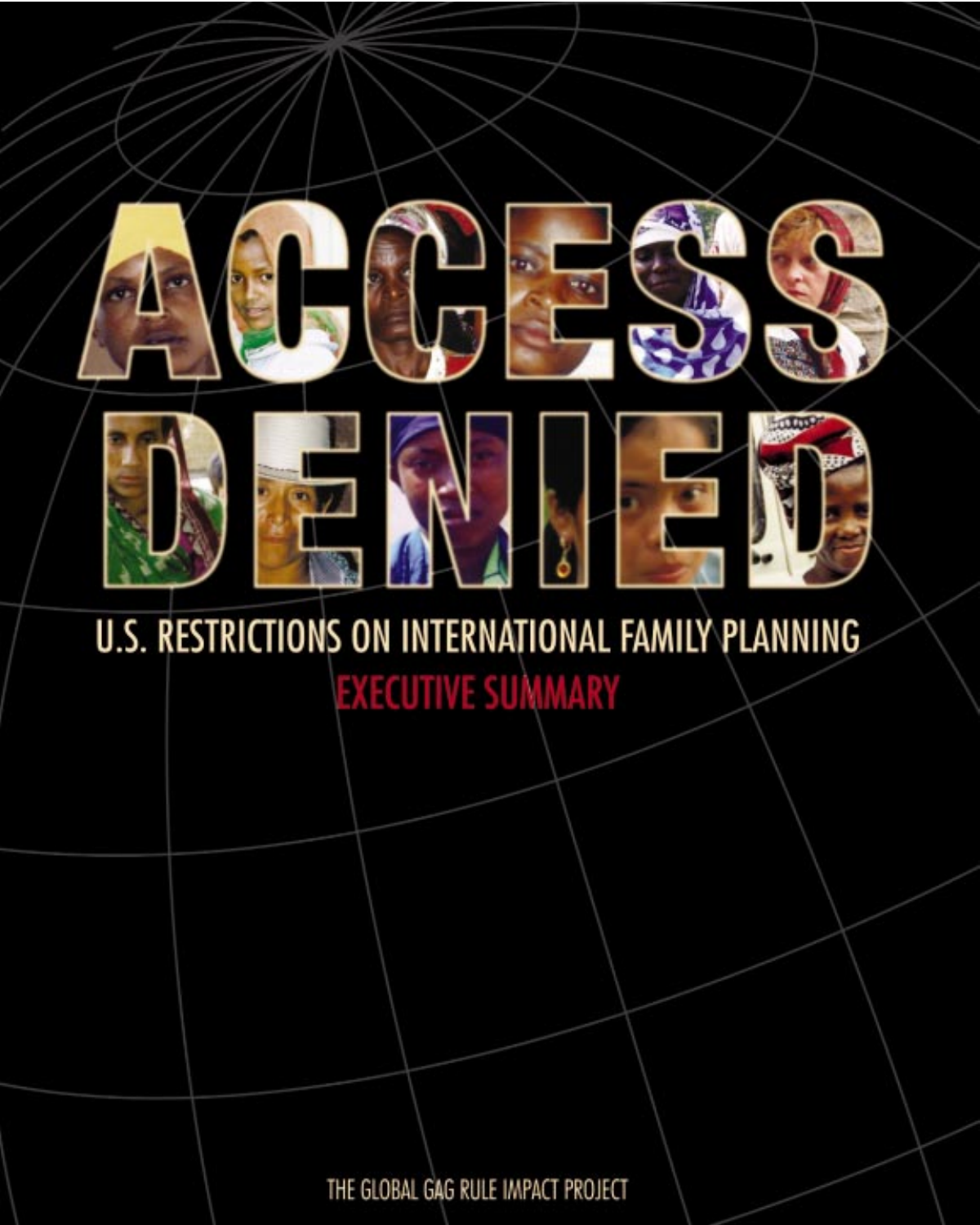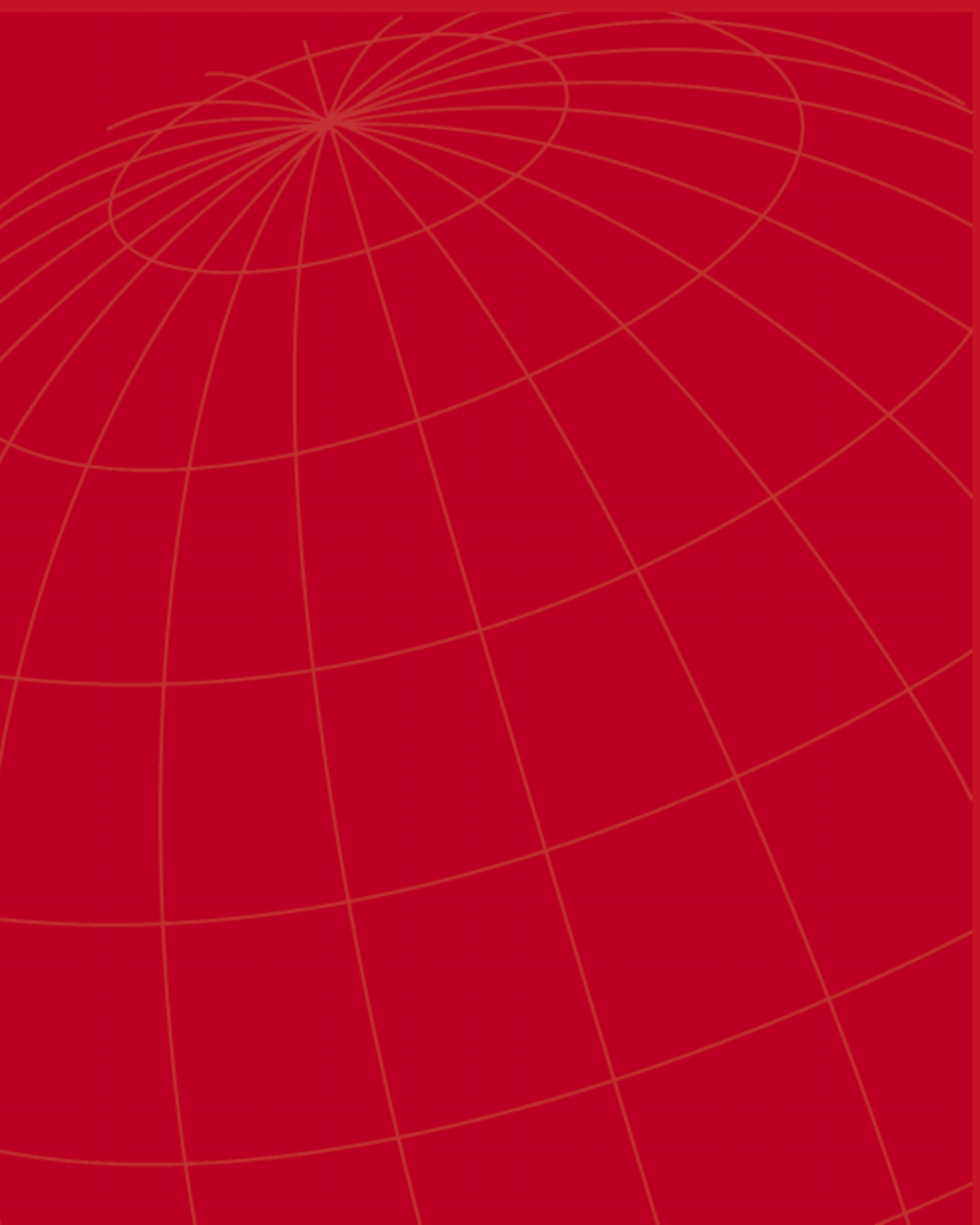

# U.S. RESTRICTIONS ON INTERNATIONAL FAMILY PLANNING Executive Summary

Following President George W. Bush's reinstatement of the Mexico City Policy restrictions on international family planning, a diverse group of U.S. nongovernmental organizations (NGOs) came together to document the impact of the policy on family planning services. Research was conducted in four countries (Ethiopia, Kenya, Romania and Zambia) to assess whether and how the restrictions have affected women's access to contraception and related reproductive health care. This document summarizes the major research findings as of mid-2003, and includes selected country examples.

n January 2001, the U.S. government imposed restrictions on NGOs overseas receiving international family planning assistance. The restrictions, officially called the Mexico City Policy, are also known as the Global Gag Rule by those who n January 2001, the U.S. government imposed restrictions on NGOs overseas receiving international family planning assistance. The restrictions, officially called the Mexico City Policy, are also known as the Global Gag Rul any other source to: perform abortions in cases other than a threat to the life of the woman, rape, or incest; provide counseling and referral for abortion; or lobby to make abortion legal or more available in their country.\* Non-compliance will result in loss of funding from the U.S. Agency for International Development (USAID).

As the leading donor of family planning assistance to NGOs overseas, USAID supports technical assistance, training, contraceptives including condoms, funding, and other resources needed to assure efficient and effective delivery of services to millions of couples. These NGOs form strong community ties, create innovative solutions, and build local capacity to respond not only to the demand for family planning but also to other critical health needs. They often work closely with public health systems in providing care to the poorest and most vulnerable groups. Yet, under the Global Gag Rule, funds are denied to foreign NGOs that choose to counsel their patients on a full range of reproductive health options.

<sup>\*</sup>For the full text of the Mexico City Policy, see USAID, Contract Information Bulletin, "Restoration of the Mexico City Policy - White House Memorandum for the Acting Administrator of the U.S. Agency for International Development (Revised)," [CIB 01-08 (R)], 29 March 2001. Available on the USAID website at http://www.usaid.gov/procurement\_bus\_opp/procurement/cib/cib0108r.pdf.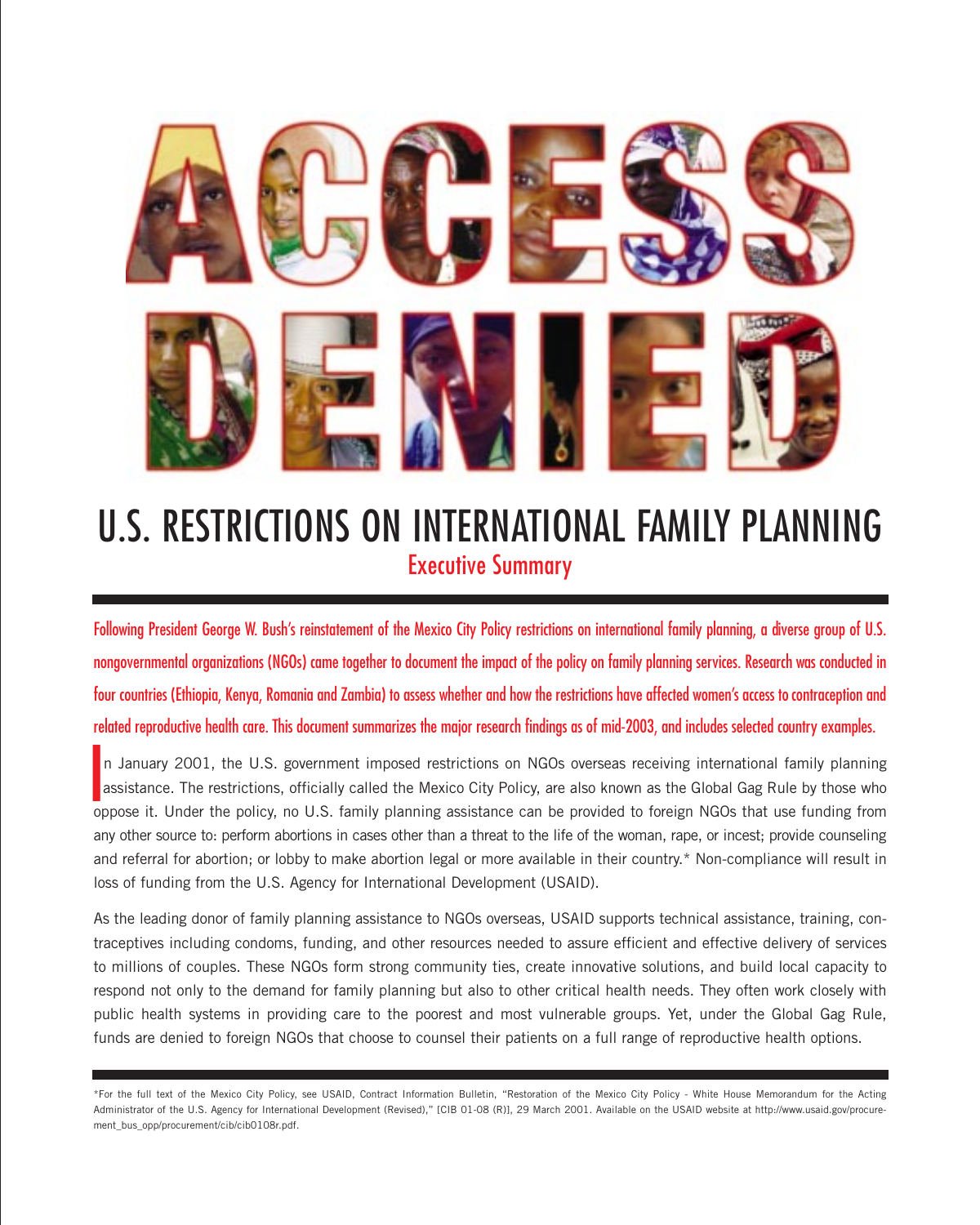The Global Gag Rule therefore forces a cruel choice: in starkest terms, foreign NGOs can either choose to accept USAID funds for provision of essential health services — but with restrictions which may jeopardize the health of many patients — or the NGOs can choose to reject the policy and lose vital U.S. support. For those who reject the gag rule, the price is not just monetary. They are unable to obtain donated USAID contraceptives and are forced to cut services and raise fees. In a number of countries, established referral networks of providers are collapsing as leading family planning NGOs downsize and struggle to cope with budget cuts and rapidly declining stocks of contraceptive supplies.

The Global Gag Rule restrictions were purportedly designed to reduce abortion by limiting a woman's access to abortion services, and to ensure that U.S. funding for family planning services overseas is completely separate from abortion activities. When the policy was previously in effect, however, from 1984 to 1992, there was no evidence that the policy reduced the incidence of abortion, as women continued to seek clandestine procedures. There is little reason to believe it will be any more effective this time around. In practice, the policy is likely to have the opposite effect: it will reduce access to contraception, leading to more unwanted and high-risk pregnancies, more unsafe abortions, and more maternal illness, injury, and even death.



The Global Gag Rule is taking a toll on the lives and health of women, children and families around the world.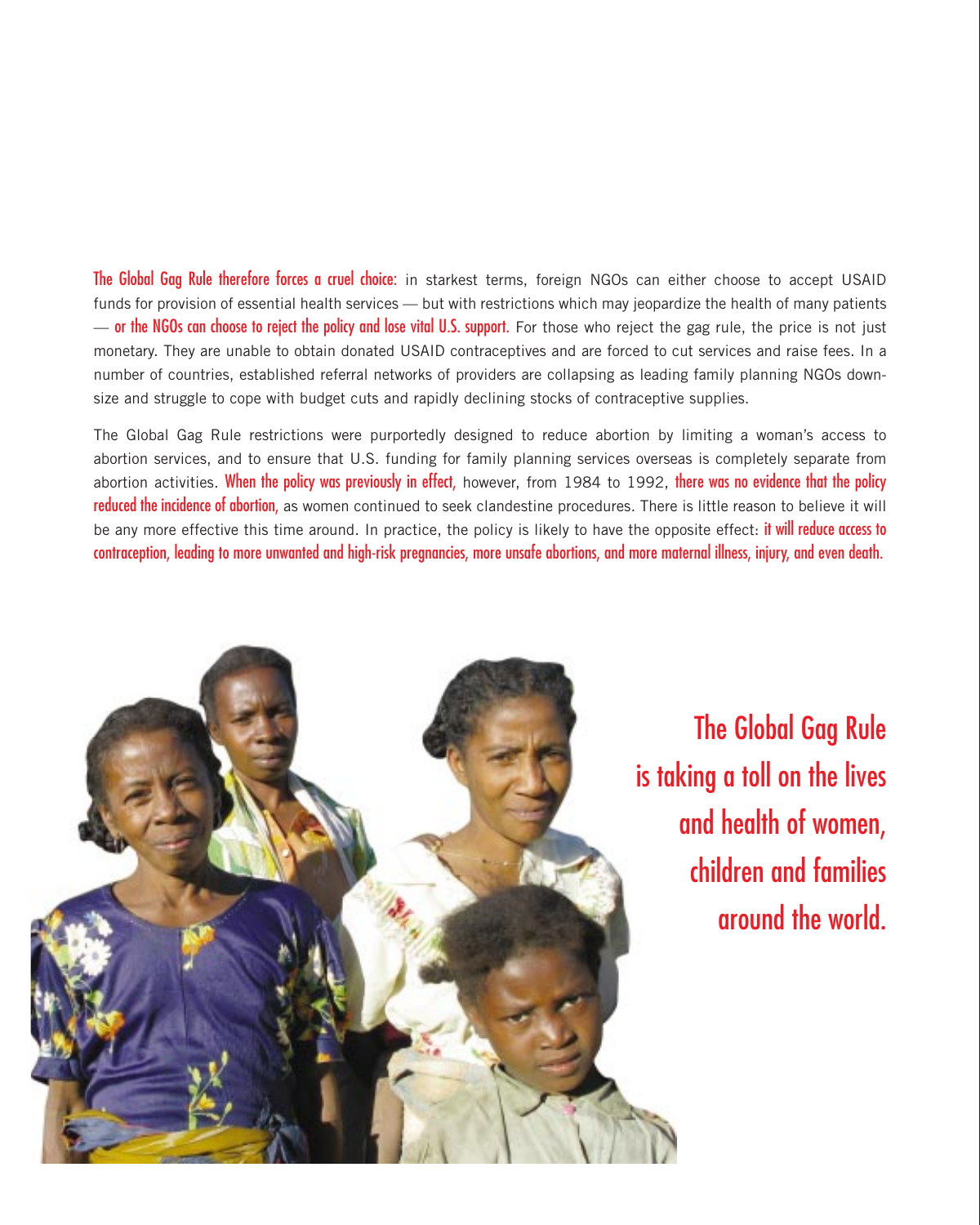The Global Gag Rule Impact Project is a collaborative research effort led by Population Action International in partnership with Ipas and Planned Parenthood Federation of America and with assistance in gathering the evidence of impact in the field from EngenderHealth and Pathfinder International. The Project's objective is to document the consequences of the Global Gag Rule. The Project was initiated soon after the policy was reinstated by President George W. Bush in January 2001. While the missions of the collaborating organizations are diverse, we are united in our belief that policies governing U.S. assistance should be evidence-based and reflect proven public health practices.

The Global Gag Rule Impact Project undertook research to examine whether and how the policy is disrupting access to basic family planning and reproductive health care, including HIV prevention services, for couples and young people who desperately want and need them. From July 2002 to May 2003, research was conducted in four countries — Ethiopia, Kenya, Romania and Zambia. Research teams interviewed a range of experts involved in family planning and reproductive health care, medical personnel, government policymakers and program managers, and donor agency representatives. The research teams also conducted site visits to facilities in both urban and rural areas, including NGO and government clinics and hospitals, youth centers, rural outreach programs, and a freestanding maternity facility. In some instances, teams were able to interview clients of these facilities about their reproductive health needs and preferences.

Our research has found that the Global Gag Rule is taking a toll on the lives and health of women, children and families around the world. Even as NGOs work hard to improve the health of overseas communities by providing access to family planning, related maternal and child health care, and HIV/AIDS prevention, the loss of resources due to the Global Gag Rule serves to break down these vitally needed services. The following is a brief summary of our key findings. For a detailed narrative report on each country, see the individual case studies.

## REDUCING ACCESS TO FAMILY PLANNING AND RELATED HEALTH SERVICES

#### ESTABLISHED FAMILY PLANNING ORGANIZATIONS FORCED TO CLOSE CLINICS AND CUT SERVICES

A quarter of all married women in Kenya who want to space or limit births are not currently using family planning, and maternal deaths at 1,300 per 100,000 live births are extremely high. Yet, as a result of the Global Gag Rule and consequent loss of USAID funding, two of the leading family planning NGOs have closed five of their clinics. These NGOs have also had to cut their staffing by as much as 30 percent, reduce services in remaining clinics, and raise fees in order to remain viable.

- Three of the clinics were operated by the Family Planning Association of Kenya (FPAK), the oldest family planning organization in Africa, which served almost 19,000 clients in 2000. The clinics provided not only family planning services, but also pre- and post-natal obstetric care and well-baby care for mothers and infants. One of the three clinics was in a slum neighborhood in Nairobi where no government-run clinic exists to serve as an alternative.
- Marie Stopes International Kenya (MSI Kenya) has been providing services in Kenya since 1985. Prior to the Global Gag Rule, MSI Kenya had 21 clinics offering services such as screening and treatment of malaria, screening for cervical cancer, as well as infant and child health care check-ups, vitamin A tablets and immunizations. For 10 years, the nowclosed Mathare Valley clinic in a slum neighborhood of Nairobi was the only health facility serving a community of 300,000 people. Because women in this area seldom, if ever, leave the community, the loss of services from the clinic is enormous. The women interviewed said they may be forced to forgo contraception and health care for themselves and their children.

<sup>†</sup> The Global Gag Rule does not technically apply to HIV/AIDS funds from USAID, yet it is hampering HIV prevention efforts. When family planning organizations refuse to accept the terms of the gag rule, STI prevention services (including HIV) and condom supplies that they routinely provide are undermined because of the loss of USAID family planning assistance.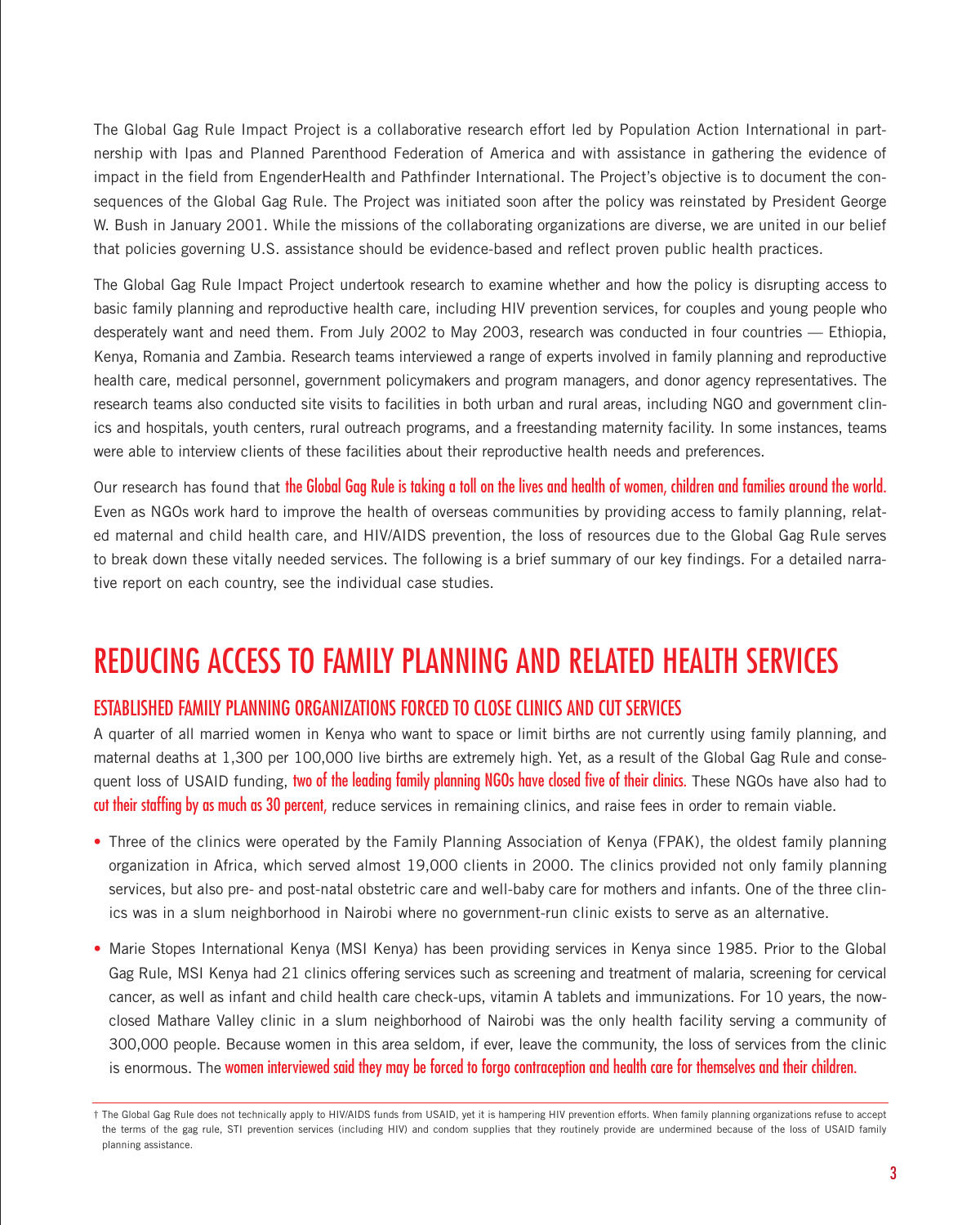Abortion is legal in Zambia for a range of indications not permitted by the Global Gag Rule, including risk to the physical or mental health of the woman, and fetal abnormalities. Although Planned Parenthood Association of Zambia (PPAZ) does not provide abortion services, they rejected the gag rule because they could not ethically withhold abortion counseling and referral information from their clients.

• PPAZ is Zambia's leading family planning organization, and the only NGO in the country that operates clinics. As a result of its stand on the gag rule, PPAZ has lost 24 percent of its funding and has had to cut back on clinic-based services and crucial community outreach programs to rural areas. PPAZ had also been a key conduit of contraceptive supplies to smaller NGOs and government health centers, a role it is unable to sustain since refusing the gag rule.

#### FAMILY PLANNING PROVIDERS AND THEIR CLIENTS DEPRIVED OF CONTRACEPTIVES

The demand for contraceptives has never been higher in developing countries, yet the funding available for supplies is not keeping pace with demand. Compounding this crisis is the fact that NGOs that refuse to sign the Global Gag Rule lose access to U.S.-donated contraceptives. It is ironic that the Global Gag Rule denies many NGOs access to in-kind donations of the very contraceptives that can prevent recourse to abortions. For example:

- In Ethiopia, one of the world's poorest countries, where the rate of maternal death is exceedingly high, women are often desperate for contraception. A rural clinic in Ethiopia that is now ineligible to receive USAID supplies due to the Global Gag Rule reported being nearly out of Depo-Provera, a long-acting contraceptive method used by 70 percent of its clients.
- In Lesotho, one in four women is infected with HIV/AIDS one of the highest rates in southern Africa. Over a three-year period, from 1998 to 2000, the Lesotho Planned Parenthood Association (LPPA) received 426,000 condoms, along with smaller quantities of IUDs and Depo-Provera — all donated by USAID. Because of their refusal to agree to the gag rule restrictions, they no longer receive USAID contraceptives, including condoms. LPPA was the sole recipient of USAID supplies; 2000 was the last year that USAID shipped family planning supplies to Lesotho.

© Jim Daniels

The impact of the Global Gag Rule on access to contraceptives, including condoms, is far-reaching. Desperately needed USAID-supplied contraceptives are no longer being shipped to 16 developing countries in Africa, Asia and the Middle East. These family planning organizations were the only recipients of USAID contraceptives in their countries. The leading providers of family planning in 13 other developing nations are also no longer receiving USAID contraceptives.

### EFFORTS TO COUNTERACT WOMEN'S RELIANCE ON ABORTION HINDERED

In Romania, women routinely turn to abortion because of their lack of access to family planning information and services and because the health system compensates physicians more for abortions than for contraception. Poorly-performed abortions continue to account for many maternal deaths in Romania. The Global Gag Rule has reinforced the longstanding separation between abortion and family planning services, rendering the United States — one of Romania's largest health donors — unable to forthrightly address the need to integrate family planning counseling into abortion services. The gag rule makes it much more difficult for USAID to take the steps required to help lower the abortion rate and improve women's health overall. The same is true in other Central and Eastern European countries where the situation is similar.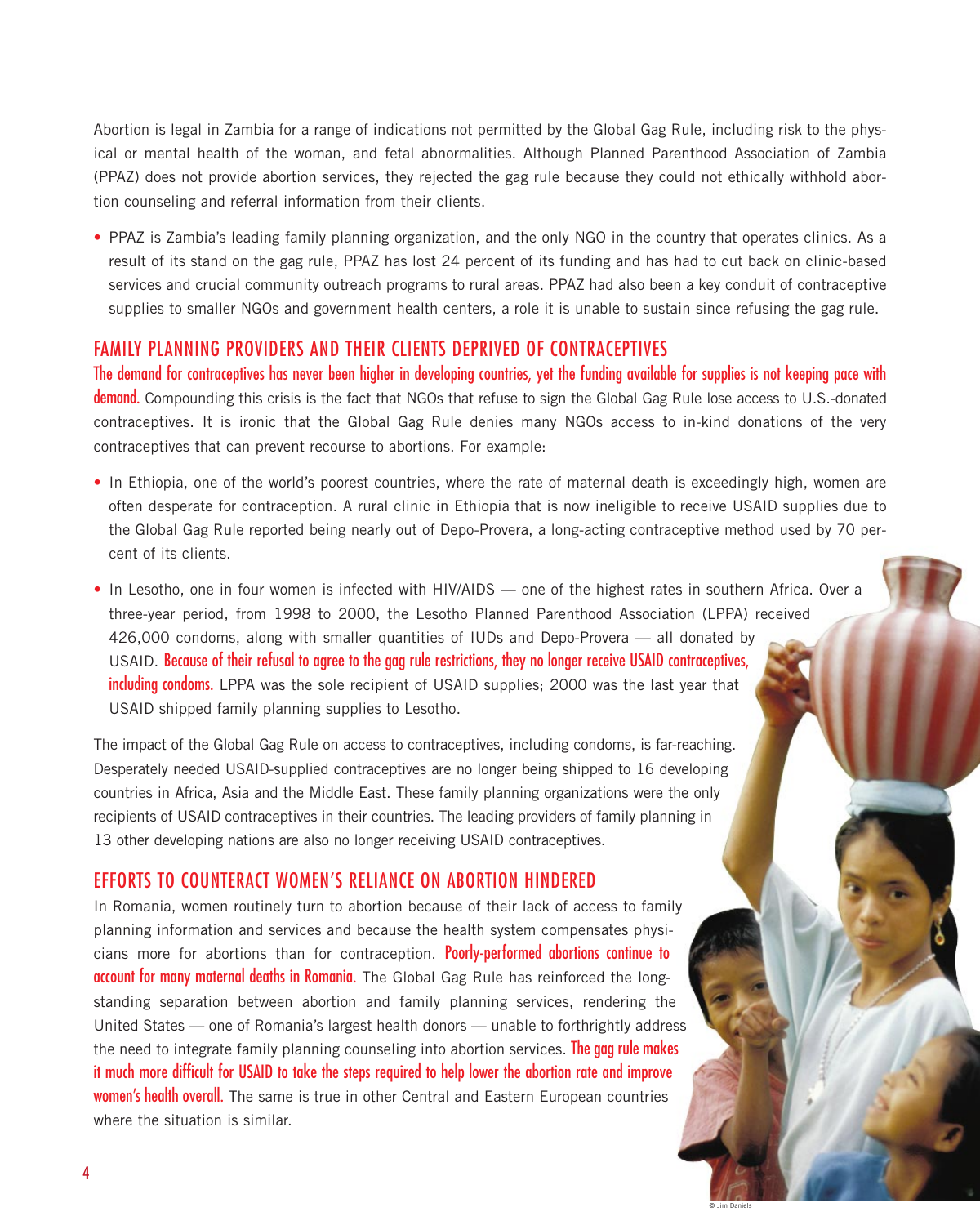#### NGO RURAL AND YOUTH OUTREACH PROGRAMS CUT BACK

One of the most cost-effective and successful innovations in family planning has been the provision of information and services to hard-to-reach populations through networks of trained community workers, a strategy known as communitybased distribution (CBD). CBD workers provide a range of services in often-forgotten rural communities and urban slums. In countries like Ethiopia, where people in mountain communities must walk two days to reach the nearest highway, a CBD worker may be the only accessible health care provider. Rural CBD programs in Ethiopia and Zambia are now suffering from a lack of USAID contraceptive supplies and a reduced capacity to train and support community workers in the network. And in Kenya, where USAID had contributed constant support to the nation's CBD efforts, FPAK was forced to cut the number of CBD workers by 50 percent and has had difficulty getting adequate supplies of contraceptives to the remaining staff.

CBD programs with a built-in youth component have also suffered. The Family Guidance Association of Ethiopia and Marie Stopes International Ethiopia have both had to reduce trainings of youth peer educators. This is detrimental in a country where early marriage is common (in some rural parts of Ethiopia, the average age of marriage for girls is 13), and more than half of all pregnant teenagers have abortions. Continuous efforts to educate youth about reproductive health and family planning are essential.

## WEAKENING HIV/AIDS PREVENTION

## FAMILY PLANNING GROUPS FORCED TO REDUCE SCREENING AND TREATMENT FOR SEXUALLY TRANSMITTED INFECTIONS, INCLUDING HIV/AIDS

At a time when the U.S. government is expressing its strong commitment to address HIV/AIDS globally, the Global Gag Rule is undermining its ability to follow through on its promise. The gag rule prevents the U.S. from working with the most effective NGO partners serving two populations at greatest risk of sexually transmitted infections (STIs) — women and youth. Although the policy applies only to family planning funds, it is significantly impacting the HIV/AIDS prevention efforts of reproductive health providers.

Due to the Global Gag Rule, Marie Stopes International Kenya (MSI Kenya) was forced to close a clinic located in Kisumu, in a province where HIV prevalence is the highest in the country. In Kenya, women comprise 60 percent of HIV cases. The Kisumu clinic provided health services to approximately 400 women each month and also supported a cadre of community health care workers. When MSI Kenya's Mathare Valley clinic closed, services for STI screening and treatment and HIV testing and counseling, along with other basic family planning and reproductive health care, ended for a community of 300,000 **people** — with no other clinic nearby.

Ghana has also been hard hit. The Planned Parenthood Association of Ghana not only had to cut family planning services due to loss of USAID funding, but nearly 700,000 clients lost access to HIV prevention services such as voluntary counseling and testing (VCT) and prevention education.

In rural Ethiopia, the Global Gag Rule has undermined essential HIV/AIDS services. The loss of U.S. funds to the Family Guidance Association of Ethiopia (FGAE) has reduced the capacity of its clinics and CBD programs to provide VCT services in Nazareth, a rural community south-east of Addis Ababa. The other VCT provider in Nazareth targets truck drivers and sex workers, leaving FGAE as the primary VCT provider for the rest of the population.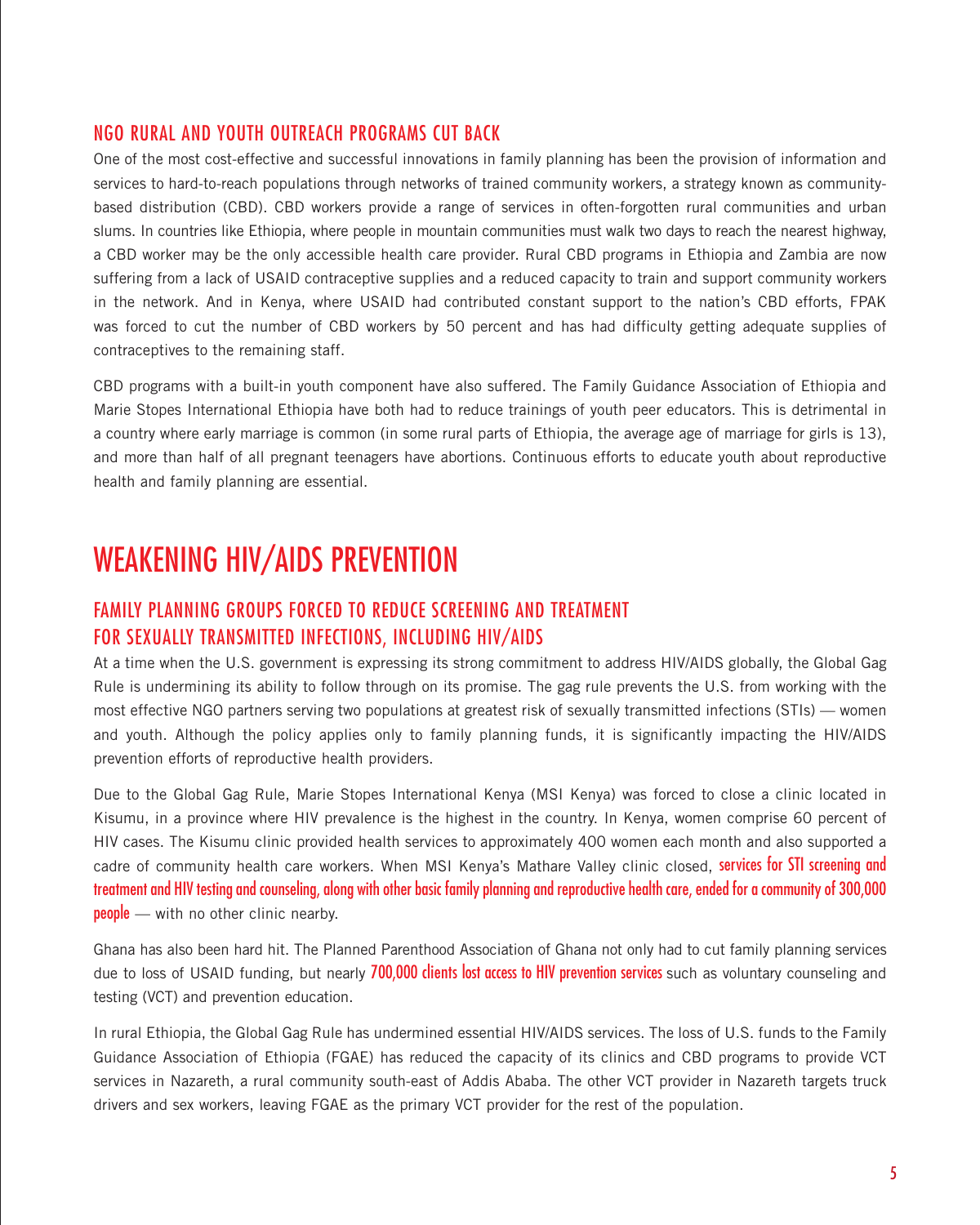#### SUPPLIES OF USAID CONTRACEPTIVES CUT

In 2000, donors supplied less than one-eighth of the condoms needed to fight the spread of HIV/AIDS in developing countries. By 2002, the Global Gag Rule had resulted in the loss of USAID-donated contraceptives, including condoms (purchased with family planning funds), to NGOs in 29 countries. From Burundi to Uganda, Nicaragua to Western Samoa, each of these countries is struggling to combat HIV/AIDS and other STIs. Reducing access to condoms through NGOs that have a strong presence at the community level is a dangerous gamble with people's lives.

### YOUTH SEXUAL AND REPRODUCTIVE HEALTH PREVENTION ACTIVITIES HALTED

The loss of U.S. family planning funding has also interfered with efforts to deliver HIV/AIDS prevention information to youth. In Cameroon, the Cameroon National Association for Family Welfare closed a youth center where young people were taught how to be responsible parents, protect against STIs and prevent HIV/AIDS. On the Caribbean island of St. Lucia, the Planned Parenthood Association eliminated plans to train 218 youth peer educators for a program that would have reached 12,000 school-aged children with reproductive health information, including critically needed education on preventing HIV/AIDS.

#### INTEGRATED PROGRAMS FOR FAMILY HEALTH HAMPERED

For Kenya, the Global Gag Rule has interfered with a major integrated health program. In early 2001, USAID launched the AMKENI Project, a five-year, \$16 million program with an integrated approach to women's health, child survival and HIV/AIDS prevention. Public health specialists and HIV/AIDS experts have endorsed integrating HIV/AIDS prevention with family planning programs as a key strategy, particularly in countries such as Kenya and elsewhere in Africa where the disease has spread into the general population. But almost simultaneous with the AMKENI launch, in an office an ocean away, the decision was made to reinstate the Global Gag Rule. When FPAK and MSI Kenya rejected the policy, AMKENI lost access to FPAK and MSI Kenya's large networks of 35 clinics and experienced community health workers able to reach tens of thousands of Kenyan women. The Global Gag Rule clearly curtailed the potential reach of USAID-funded family planning initiatives in Kenya.

In practice, this policy will lead to more unwanted pregnancies and more maternal illness, injury, and even death.

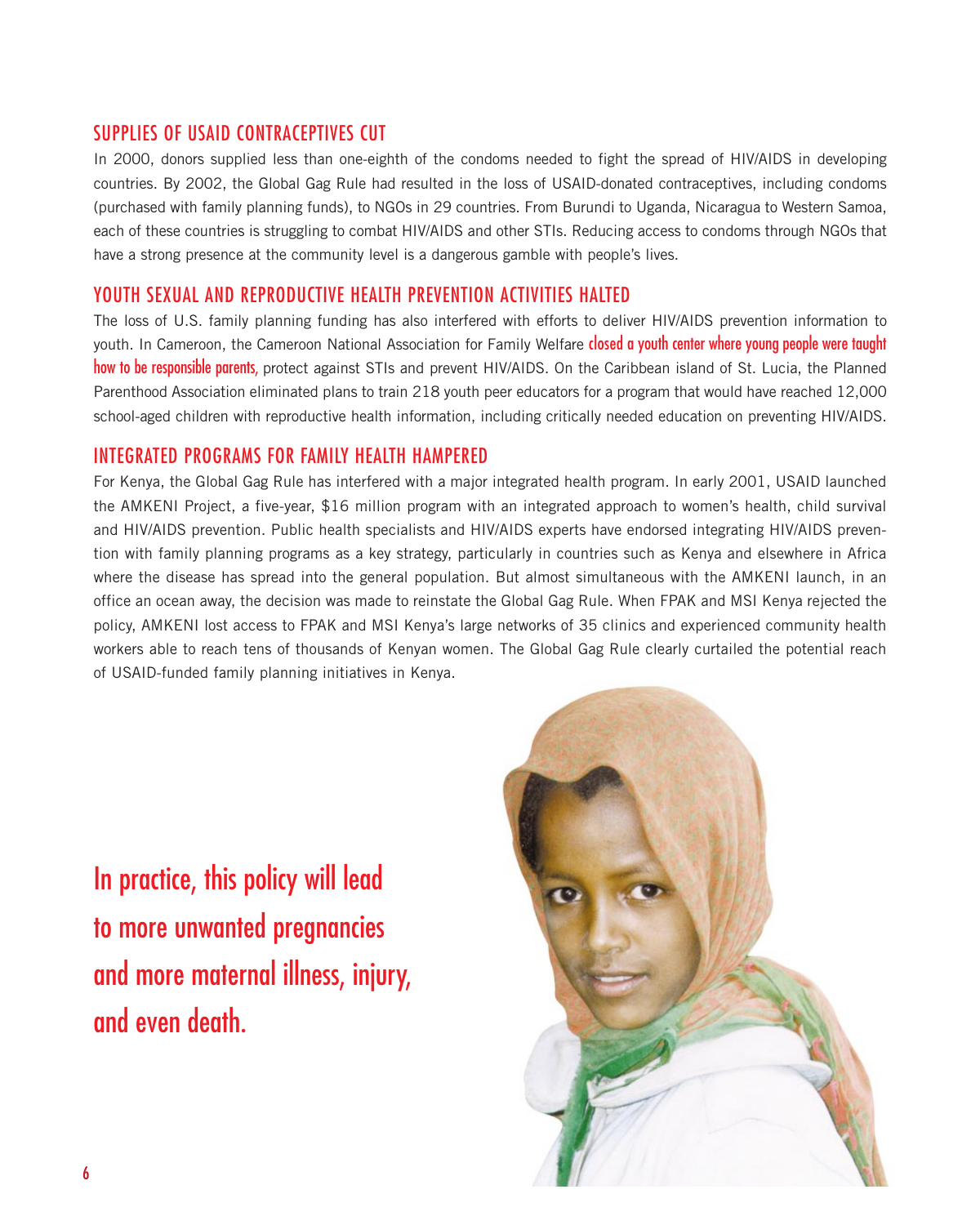# THE BOTTOM LINE

## CONTRADICTING CORE AMERICAN VALUES

Two central tenets of U.S. foreign assistance are (1) to administer taxpayer funds efficiently, with maximum benefits to the recipients of U.S. aid and (2) to promote and support American democratic values abroad. The Global Gag Rule violates both of these principles.

First, as described in the cases above, it creates impediments to the delivery of family planning. Further, it abrogates the moral and ethical obligations of doctors and nurses to provide patients with comprehensive reproductive health information, counseling and referral — services that are legally permitted in their own countries and that would be legal if these providers were in the United States providing the same care to American women.

Second, the Global Gag Rule restricts organizations from freely expressing their views and advocating for policies they regard as essential to saving women's lives and health. And it is perceived by foreign organizations as interference by the U.S. government with domestic decision-making and legal activities in their countries.

"I think the Americans are running away from their responsibility," commented the director of one prominent Kenyan NGO. "How do Americans talk about equality of women and run away from reproductive health? The gag rule has let Kenya down. The gag rule has made women suffer. The gag rule has made more women die, because they can't access safe family planning."

The loss suffered by NGOs that do not agree to the restrictions imposed by the Global Gag Rule is incalculable. The consequent cutbacks in services and supplies effectively tie the hands of service providers; and, by doing so, compromise the health and well-being of millions of women, men and children. The policy erodes trust between health practitioners and their clients, reduces access to HIV/AIDS-prevention measures, and, perhaps most poignantly, renders untold numbers of couples vulnerable to unplanned and unwanted pregnancies, which result in more — not fewer — abortions. Until overseas recipients of U.S. assistance are free to inform and provide those in their care with every option for optimum health, the conditions that prolong poverty, illness, conflict and misery will persist.

The effects of the Global Gag Rule prove that health care policy that puts ideology before sound public health practices has a tremendous impact on service delivery. With so many lives at stake, the United States cannot afford to alienate, disparage, or leave out any provider or group of providers that is able to deliver cost-effective and comprehensive reproductive health services. The evidence gathered here strongly demonstrates why the Global Gag Rule should be repealed.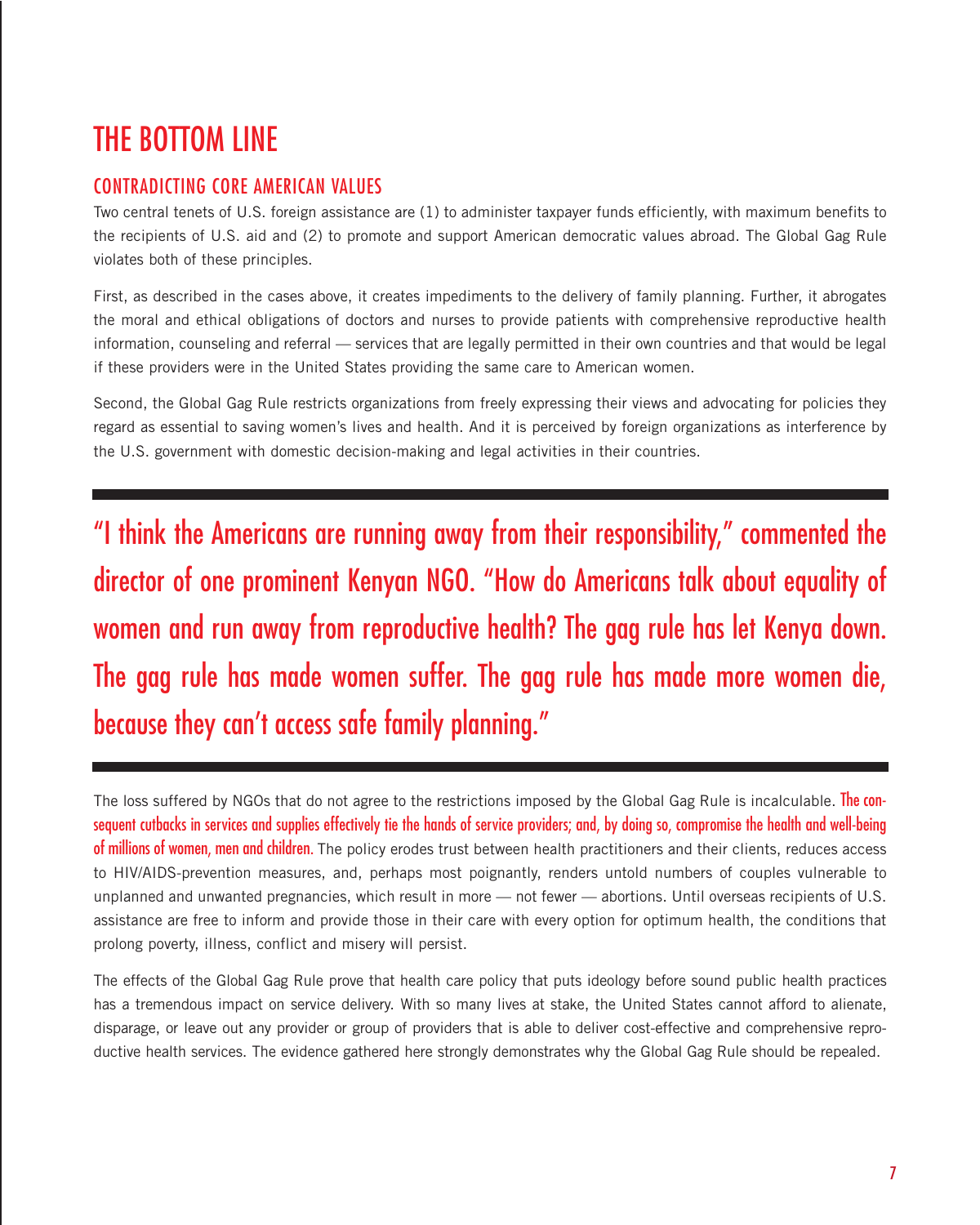#### ACKNOWLEDGMENTS

The following foundations provided generous support to this research initiative: the John D. and Catherine T. MacArthur Foundation, the Mildred and Mary Wohlford Fund of the Tides Foundation, the Compton Foundation, the Moriah Fund, the Wallace Alexander Gerbode Foundation and an anonymous donor.

These materials were researched and written for the Global Gag Rule Impact Project by Wendy Turnbull, Margaret Greene and Jennifer Dusenberry of Population Action International (PAI), Barbara Crane of Ipas, and Valerie DeFillipo of Planned Parenthood Global Partners, with assistance from Rachael Pine of EngenderHealth and Cara Hesse of Pathfinder International. Invaluable guidance was provided by Susan Cohen of The Alan Guttmacher Institute.

The Project owes special thanks to the field staff of EngenderHealth, Pathfinder International, and Ipas, and to other program administrators and staff, clients, advocates, and government officials from Ethiopia, Kenya, Romania, Zambia and elsewhere who took the time to answer our questions and share their stories about how the Global Gag Rule is affecting their ability to provide health care to women and families in their communities. In particular, we express gratitude to the dedicated staff of the local family planning associations and Marie Stopes International country programs, as well as to their colleagues at headquarters in London.

Many colleagues in the family planning and reproductive health community, too numerous to recognize individually, provided essential background information and reviewed drafts of the materials. In addition, this work could not have been completed without the contributions of many individuals at PAI, in particular Terri Bartlett, Susan Howells, Amy Coen, Craig Lasher, Daniele Anastasion, Kimberley Cline, Bob Engelman, Sally Ethelston, Mimi Harrison, Brian Hewitt, Carolyn Vogel, Julia Slatcher, and Carol Wall.

#### THE GLOBAL GAG RULE IMPACT PROJECT

The Global Gag Rule Impact Project is a collaborative research effort led by Population Action International in partnership with Ipas and Planned Parenthood Federation of America and with assistance in gathering the evidence of impact in the field from EngenderHealth and Pathfinder International. Recognizing the historic leadership role of the United States in supporting voluntary family planning and related health care internationally, the Project's objective is to document the effects of the Global Gag Rule on the availability of life-saving family planning services, as well as on efforts to address other major threats to public health, including HIV/AIDS and maternal deaths due to unsafe abortion.



Population Action International (PAI) is an independent policy advocacy group working to strengthen public awareness and political and financial support worldwide for population programs grounded in individual rights. Founded in 1965, PAI is a private, non-profit group and accepts no government funds.

At the heart of Population Action International's mission is its commitment to advance universal access to family planning and related health services, and to educational and economic opportunities, especially for girls and women. Together, these strategies promise to improve the lives of individual women and their families, while also slowing the world's population growth and helping preserve the environment.

Planned Parenthood ation of America, Inc.

**Ipas** works globally to increase women's ability to exercise their sexual and reproductive rights and to reduce abortion-related deaths and injuries. We seek to expand the availability, quality and sustainability of abortion and related reproductive-health services, as well as to improve the enabling environment. Ipas believes that no woman should have to risk her life or health because she lacks safe reproductive-health choices. Ipas's global and country programs include training, research, advocacy, distribution of reproductive health technologies, and information dissemination.

Planned Parenthood Federation of America, Inc., is the world's largest and most trusted voluntary reproductive health care organization. Founded by Margaret Sanger in 1916 as America's first birth control clinic, Planned Parenthood believes in fundamental right of each individual, throughout the world, to choose when or whether to have a child, that every child should be wanted and loved, and that women should be in charge of their own destinies.

### ADDITIONAL ORGANIZATIONS ASSISTING IN FACTFINDING AND CASE STUDY DEVELOPMENT



EngenderHealth works worldwide to improve the lives of individuals by making reproductive health services safe, available, and sustainable. We provide technical assistance, training, and information, with a focus on practical solutions that improve services where resources are scarce. We believe that individuals have the right to make informed decisions about their reproductive health and to receive care that meets their needs. We work in partnership with governments, institutions, and health care professionals to make this right a reality.



Pathfinder International believes that reproductive health is a basic human right. When parents can choose the timing of pregnancies and the size of their families, women's lives are improved and children grow up healthier.

Pathfinder International provides women, men, and adolescents throughout the developing world with access to quality family planning and reproductive health information and services. Pathfinder works to halt the spread of HIV/AIDS, to provide care to women suffering from the complications of unsafe abortion, and to advocate for sound reproductive health policies in the U.S. and abroad.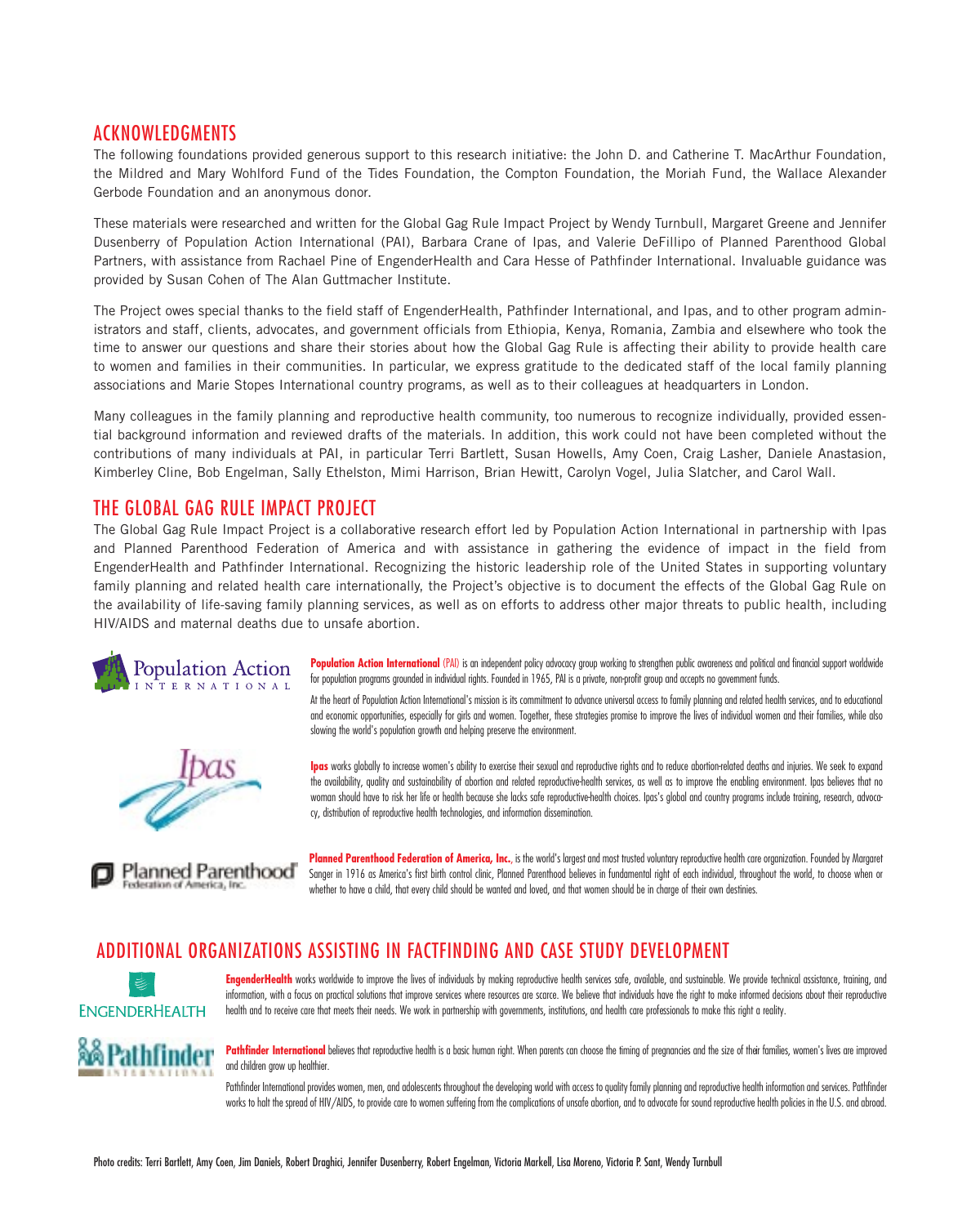